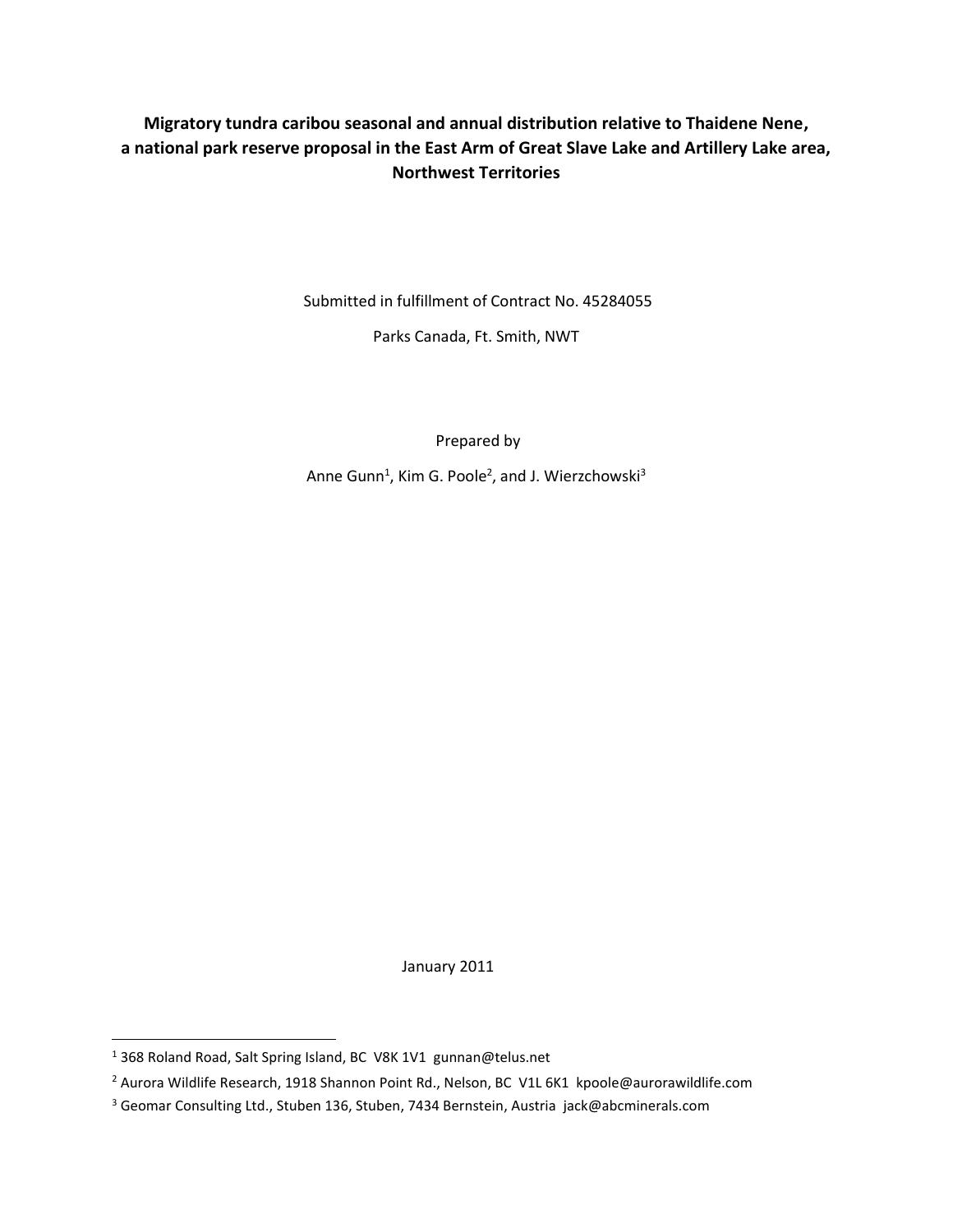## **EXECUTIVE SUMMARY**

Migratory tundra caribou (*Rangifer tarandus groenlandicus*) from 3 herds seasonally use the area around the East Arm of Great Slave Lake and Artillery Lake, Northwest Territories. Initially proposed in 1970, work is continuing on developing a national park reserve in this area. To aid this effort we conducted spatial analyses of caribou movements and distribution in this proposed reserve (called Thaidene Nene) to examine how well the withdrawal area captures fall and pre-calving caribou migratory routes and winter habitat use. Analyses were based on satellite-collared cows from the Bathurst and Ahiak herds, and on the literature for the Beverly herd. Collar data may under-estimate the caribou's use of Thaidene Nene as bulls often winter further south than cows and sub-adults.

Some Bathurst caribou have wintered at least in part in Thaidene Nene in 9 of the past 14 winters, although in only 1 of the past 4 years after 2005-06. When present, about 52% of collared Bathurst caribou cows used Thaidene Nene at some time during the winter. In contrast, part of the Ahiak herd has wintered within Thaidene Nene for 8 of the past 9 years, including every winter since 2004-05. When present, approximately 66% of collared Ahiak cows used Thaidene Nene. Since 1996, the Bathurst herd has overall used approximately 82% of Thaidene Nene, concentrated in the south-western portion of the area. The Ahiak herd utilized all of Thaidene Nene at some part of the past 9 years, with greater concentration of wintering in the north-eastern two-thirds. The proportion of the annual winter range of the Bathurst herd that occurred within Thaidene Nene varied from 0-72% ( $\bar{x}$  = 12%), and for the Ahiak herd from 3-31% ( $\bar{x}$  = 15%). When caribou from either herd wintered within Thaidene Nene, they were present for roughly 4–5 months, from December to April.

Most crossings of the withdrawal boundary by Bathurst animals occurred north and southeast of Reliance, with the greatest concentration of boundary crossing north of Reliance over a 30 km stretch on both sides of treeline. The highest density of individual caribou migration pathways paralleled the treeline lying 20–30 km outside Thaidene Nene's north-western boundary north of McLeod Bay. Most Ahiak caribou crossed the northern and eastern portions of the boundary. Thaidene Nene included a larger proportion of the Ahiak herd's migration corridors - the eastern half of Thaidene Nene was within moderate to high density migratory pathways. Movements of the Ahiak herd showed greater overlap (correlation year-to-year) compared with the Bathurst herd.

During migration and winter areas of burns and lakes were avoided. Selection for terrain ruggedness during winter differed between herds, with Bathurst caribou showing greater selection for more rugged terrain, while Ahiak caribou showed equally strong avoidance. Habitat selection during migration was more muted than during winter. Both herds made high use (but not selection) of hillsides during migration. Selection for rugged terrain was greater for Bathurst caribou during migration, and was positive for Ahiak caribou during migration, a reversal from avoidance during winter movement.

The distribution of the Beverly herd was mapped in the 1980s. Caribou tended to move into Thaidene Nene from the south and southeast in early winter. Their pre-calving migration routes included the Snowdrift River valley. The Beverly Herd declined between 1994 and 2007 and too few cows were fitted with satellitecollars to support analyses of their distribution relative to Thaidene Nene.

Thaidene Nene appears to largely capture fall and pre-calving movements and winter use of Ahiak caribou. Recent use of Thaidene Nene by Bathurst caribou has been lower as the herd has declined sharply in size. As herds decline, the southern boundary of their winter range contracts northward. This suggests that as